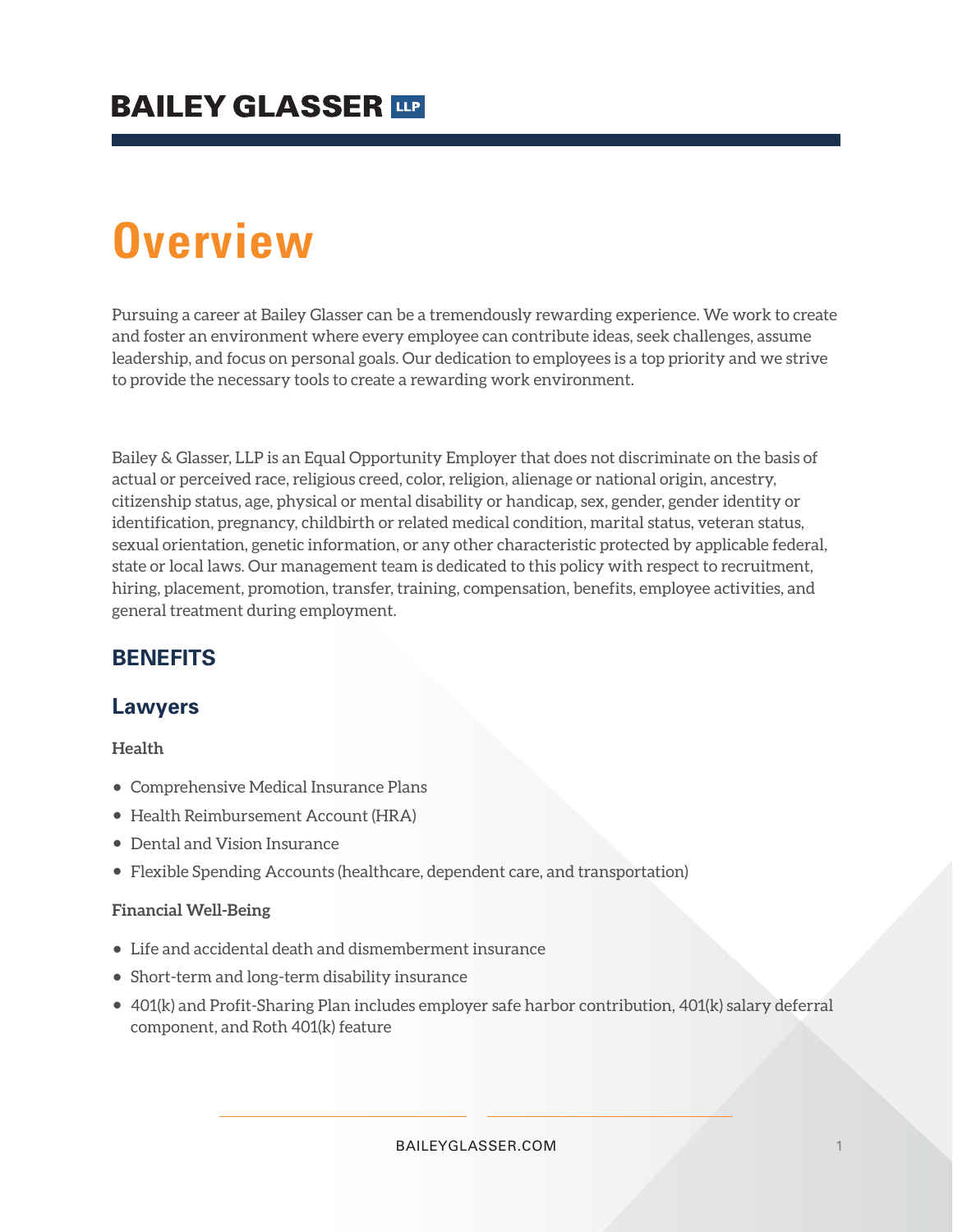# **BAILEY GLASSER THE**

#### OVERVIEW

#### **Work-Life Programs**

- Paid Parental Leave (Available after 1 year of service)
- Paid Holidays
- Paid Bereavement Days

#### **Other Benefits**

- Paid Bar Dues
- Contribution to Mobile Devices Services
- Referral Bonuses

## **Professional Staff**

#### **Health**

- Comprehensive Medical Insurance Plans
- Health Reimbursement Account (HRA)
- Dental and Vision Insurance
- Flexible Spending Accounts (healthcare, dependent care, and transportation)

#### **Financial Well-being**

- Life and accidental death and dismemberment insurance
- Short-term and long-term disability insurance
- 401(k) and Profit-Sharing Plan includes employer safe harbor contribution, 401(k) salary deferral component, and Roth 401(k) feature

#### **Work-Life Programs**

- Paid Parental Leave (Available after 1 year of service)
- Paid Time Off
- Paid Holidays
- Paid Bereavement Days

#### **Other Benefits**

● Referral Bonuses